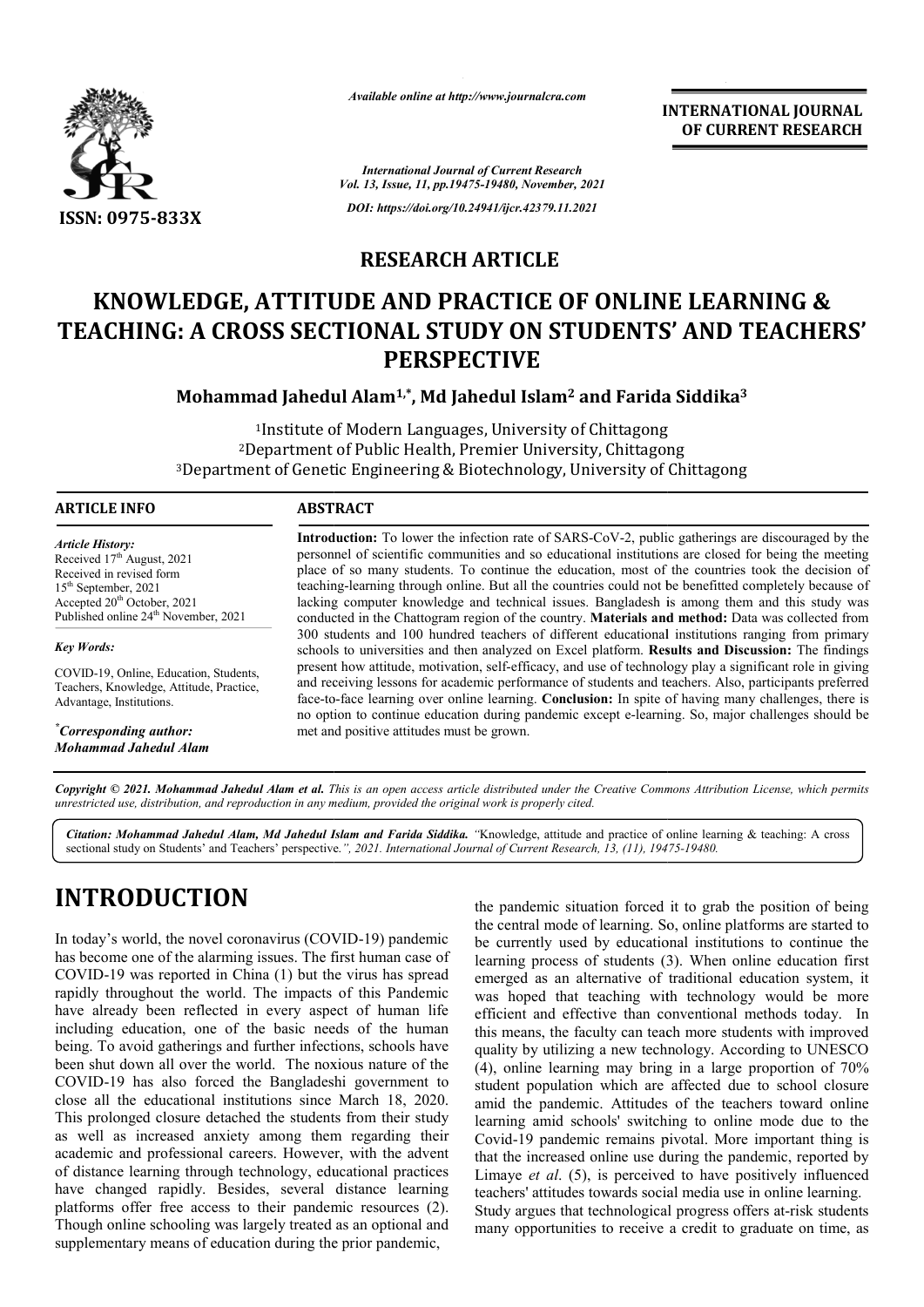well as giving them different avenues for learning and assessing their learning (6). Existing online learning programs differ from traditional education in a number of significant ways, one of which is the ranks of students served. Online learning programs can serve students of all ages, levels of ability, and learning backgrounds. Remote learning allows students with elasticity and feasibility in where and when they learn. Students have more control in when and how they complete course learning activities. However, the online learning requires diverse qualities of students such as knowledge of technology use, time management and organization, and interaction using online technologies (7). Students who enroll in online courses may have mixed levels of understanding skills, readiness and preparedness that could likely affect the efficiency of the online classes and also their academic excellence (8,9). In spite of having many opportunities and advantages, the expected success of online education cannot be ensured in remote areas of the developing countries like ours. Academic leaders are reporting that it takes more time and effort for teaching staff to teach online courses rather than teaching appropriate face-to-face courses (10). None can deny that online learning requires more faculty efforts to encourage improvements in the use of online learning media than just face-to-face instruction. Initially, very few universities of Bangladesh did have the required technological strength or learning management systems. However, the Bangladesh University Grants Commission (BUGC) with the help of Bangladesh Research and Education Network (BdREN) – an initiative funded by the World Bank in 2009 – provided the required facilities to re-start the teaching and learning activities based on online platform (11). It is unfortunate that like other developing and under-developed countries, Bangladesh is still having some problems, such as insufficient technical and infrastructural facilities and lack oftraining for both teachers and students (12, 13, 14).

The evidence from Bangladesh shows that unstable internet connection remains a major barrier for smooth online class (15,16,17). The sudden rise of both consumers and use of highspeed internet is also stalling the server (18). Moreover, the inability to afford the cost of personal computers and smartphones with necessary gadgets by students largely because of financial constraints, is considered another major setback for online class in Bangladesh (17). The truth is, in Bangladesh around 36.7 % households have the access to internet, and only 5.6 % have their computer facilities (16,17). Besides, laboratory-based lessons and practical classes are quite hazy through online as students can't get hands on skills. In this study, we attempted to present and conclude the attitudes of both teacher and students about online teaching and learning.

# **MATERIALS AND METHODS**

**Study Design:** The study employed survey design with the focus on obtaining answers to a series of questions which are carefully planned and given out to participants.

**Participants:** The study covered a number of students and teachers from several educational institutions in the Chattogram region of Bangladesh.

**Question type:** Questionnaire containing several items was used to gather data from both the students and the teachers on their reactions towards resumption of academic work online.

**Number of the participants:** A total of 300 students and 100 teachers responded to the survey and data was analyzed using frequency and percentages.

**Ethics:** The consent of the respondents was taken before the survey, and they remained anonymous. All the participants were informed about the specific objective of this study before proceeding to fill-up the questionnaire.

Participants were able to complete the survey only once and could terminate the survey at any time they desired. Anonymity and confidentiality of the data was ensured.

# **RESULTS**

| Variable                 | Sub-scale         | Frequency | Percentage |
|--------------------------|-------------------|-----------|------------|
| Gender                   | Male              | 180       | 60%        |
|                          | Female            | 120       | 40%        |
| Age group                | $7 - 11$          | 40        | 13.33%     |
|                          | $12 - 16$         | 60        | 20%        |
|                          | $17 - 20$         | 65        | 21.67%     |
|                          | $21 - 25$         | 135       | 45%        |
| Educational status       | Illiterate        | $\Omega$  | $0\%$      |
|                          | Primary           | 40        | 13.33%     |
|                          | <b>SSC</b>        | 60        | 20%        |
|                          | <b>HSC</b>        | 45        | 15%        |
|                          | Undergraduate     | 120       | 40%        |
|                          | Post graduate     | 35        | 11.67%     |
| Category of institutions | Primary school    | 40        | 13.33%     |
|                          | High school       | 60        | 20%        |
|                          | Higher secondary  | 45        | 15%        |
|                          | Medical college   | 35        | 11.67%     |
|                          | Technical college | $\Omega$  | $0\%$      |
|                          | University        | 120       | 40%        |
| Area of institutions     | Urban             | 228       | 76%        |
|                          | Sub urban         | 54        | 18%        |
|                          | Rural             | 18        | 6%         |
| Home regions             | Hill tract        | 26        | 8.67%      |
|                          | Coast             | 48        | 16%        |
|                          | Flat land area    | 226       | 75.33%     |

**Table 2. Socio-Demographic Status of the Teachers (100)**

| Variable                  | Sub-scale       | Frequency | Percentage |
|---------------------------|-----------------|-----------|------------|
| Gender                    | Male            | 67        | 67%        |
|                           | Female          | 33        | 33%        |
| <b>Educational Status</b> | Graduated       | 18        | 18%        |
|                           | Post Graduated  | 82        | 82%        |
| Category of               | Primary school  | 20        | 20%        |
| institutions              | High school     | 25        | 25%        |
|                           | Higher          | 15        | 15%        |
|                           | Secondary       | 9         | 9%         |
|                           | Medical college | 6         | 6%         |
|                           | Technical       | 25        | 25%        |
|                           | college         |           |            |
|                           | University      |           |            |
| Area of institutions      | Urban           | 67        | 67%        |
|                           | Sub urban       | 25        | 25%        |
|                           | Rural           | 8         | 8%         |
| Home region               | Hill tract      | 10        | 10%        |
|                           | Coast           | 26        | 26%        |
|                           | Flat land area  | 64        | 64%        |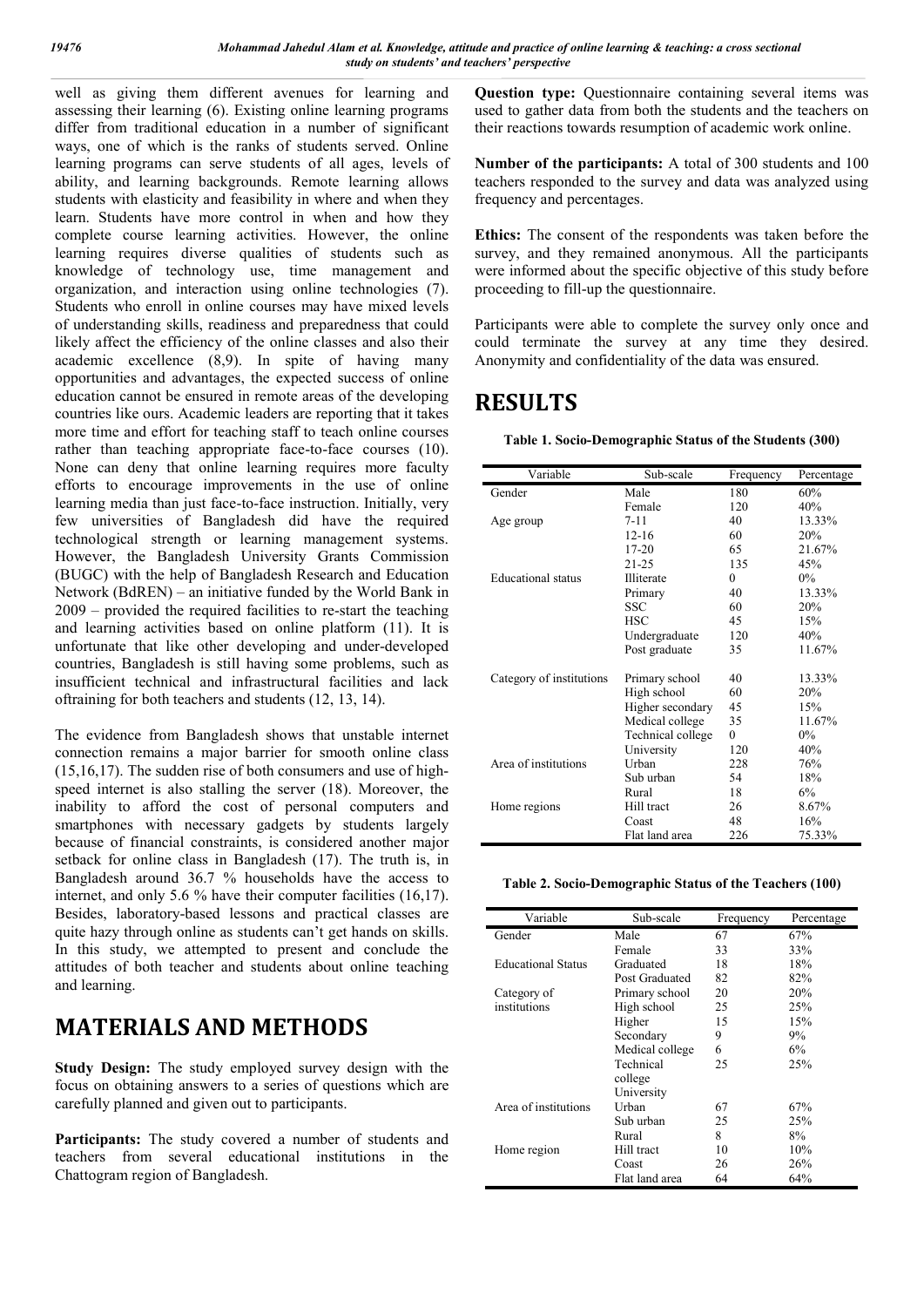

**Figure 1. The respondent students and teachers prefer different online media for online learning and teaching. The percentages are shown with the above Pie-Charts**



**Figure 2. Opinions of both Teachers' and Students' on "Online classes are more convenient than conventional learning"**



**Figure 3: Responses of the Students' and Teachers' on the statement" There is lack of interaction during online classes". Percentages are shown in above Bar-Charts**



**Figure 4. Most of our respondents expressed their opinion that frequent technical issues/problems (network frequency) affect the flow and concentration of online classes. Views as strongly agree, agree, neutral, disagree or strongly disagree were collected. Graphs are showed above**



**Figure 5. Responses on "Lack of advanced computer skills make it difficult to me to use some advanced tools in online teaching effectively"**



**Figure 6: Many of the respondents say that they find online teaching-learning difficult because of the lacking of advanced technical knowledge but some of them are in the opposition**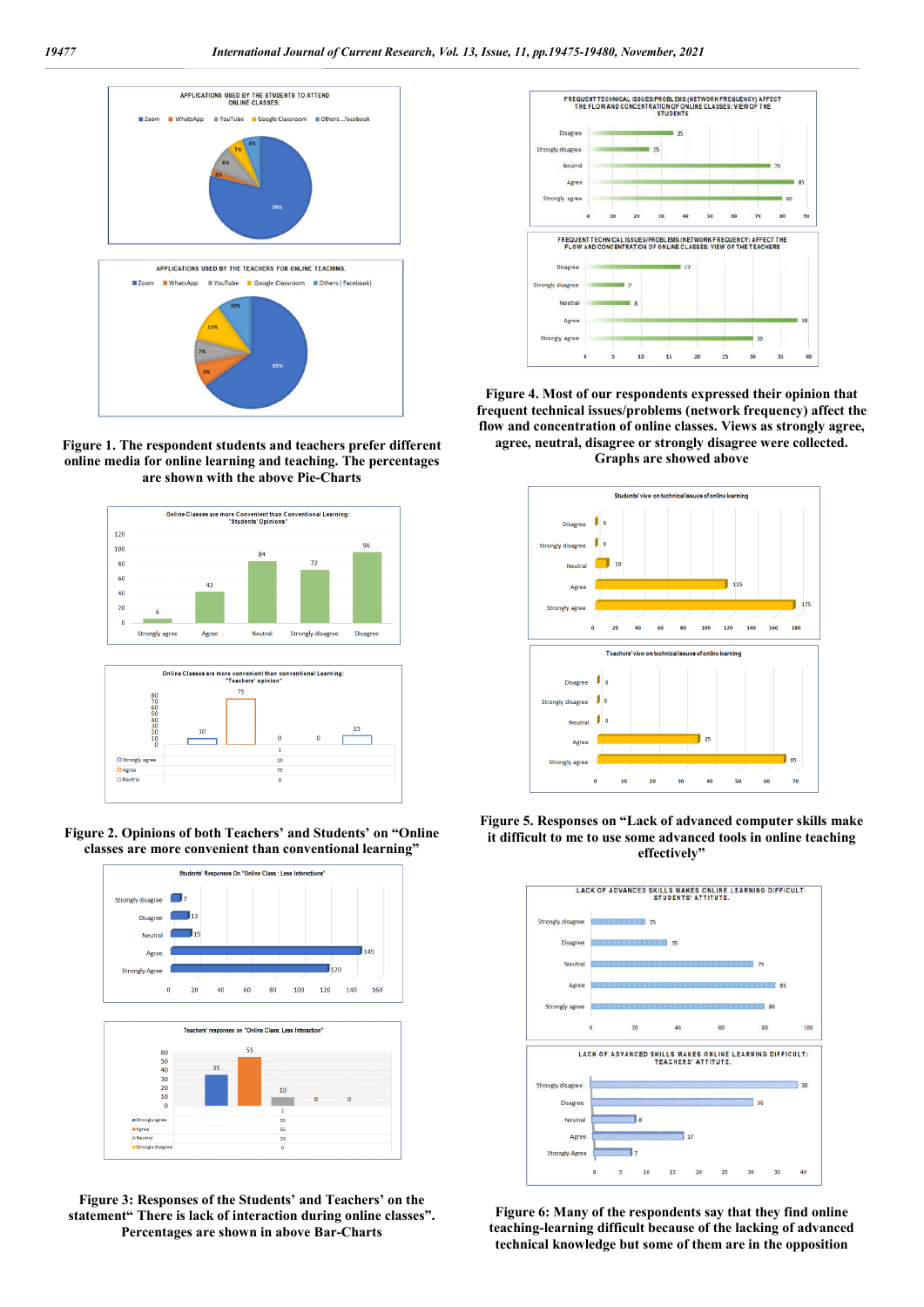

**Figure 7. We had a question about the easiness and comfort of online classes compared to the conventional classes. Interestingly, maximum student reported that they do not get online classes comfortable while almost all the teachers say that online class is more comfortable and easier than the traditional classrooms:**



**Figure 8. It is reported by many students that they do not feel motivated to attend the online classes regularly. However, a few students say the reverse. In the meantime, most of the teachers also say that they also do not get motivation to take classes online.**



**Figure 9. Maximum students agree that online courses offer access to a wide range of course content, resources and supplements**



**Figure 10. Most of the teachers who responded that it is difficult to engage students in online classes for long:**



**Figure 11. Maximum teachers disagreed that students show lots of excuses not to attend online classes. Rest of the teachers also strongly disagreed with the statement:**

# **DISCUSSION**

The concept of online learning using different modes of technology has become clearer to the world population during the stay-at-home order because of the COVID-19 pandemic. This study aims at the facts that dominate the learners and teachers to accept online education to continue learning and sharing knowledge. Regarding attitude towards the learning delivery method, the qualitative and quantitative data results showed that both the teachers and students prefer face to face learning over online learning. Information and opinions of the teachers and the students were gathered. In this study, there were 60% male and 40% female among the respondent students. Age of the maximum students were between 21 to 25 among whom 40% were undergraduate and 11.67% were in post graduate stage. Junior students also responded. Home regions of maximum students were in urban flat land area but some were from hill and coastal area too. Among the respondent teachers 67% were male while 33% were female. Most of them were post graduated and some were graduated teachers. We gathered responses from the teachers of all kinds of institutions from primary schools to technical colleges, medical colleges and universities. Maximum teachers were from urban areas but some were also from hill, coastal and rural areas. Qualitative data of a recent study showed that after the online learning transition, many students reported that online learning was an unpleasant experience and they expressed a negative attitude towards online learning. It also found that the students not only considered online learning more difficult but also the lack of supporting resources (19). If we notice the figure 2 of this study, we can see that the maximum students do not find the online classes convenient in response to conventional classes.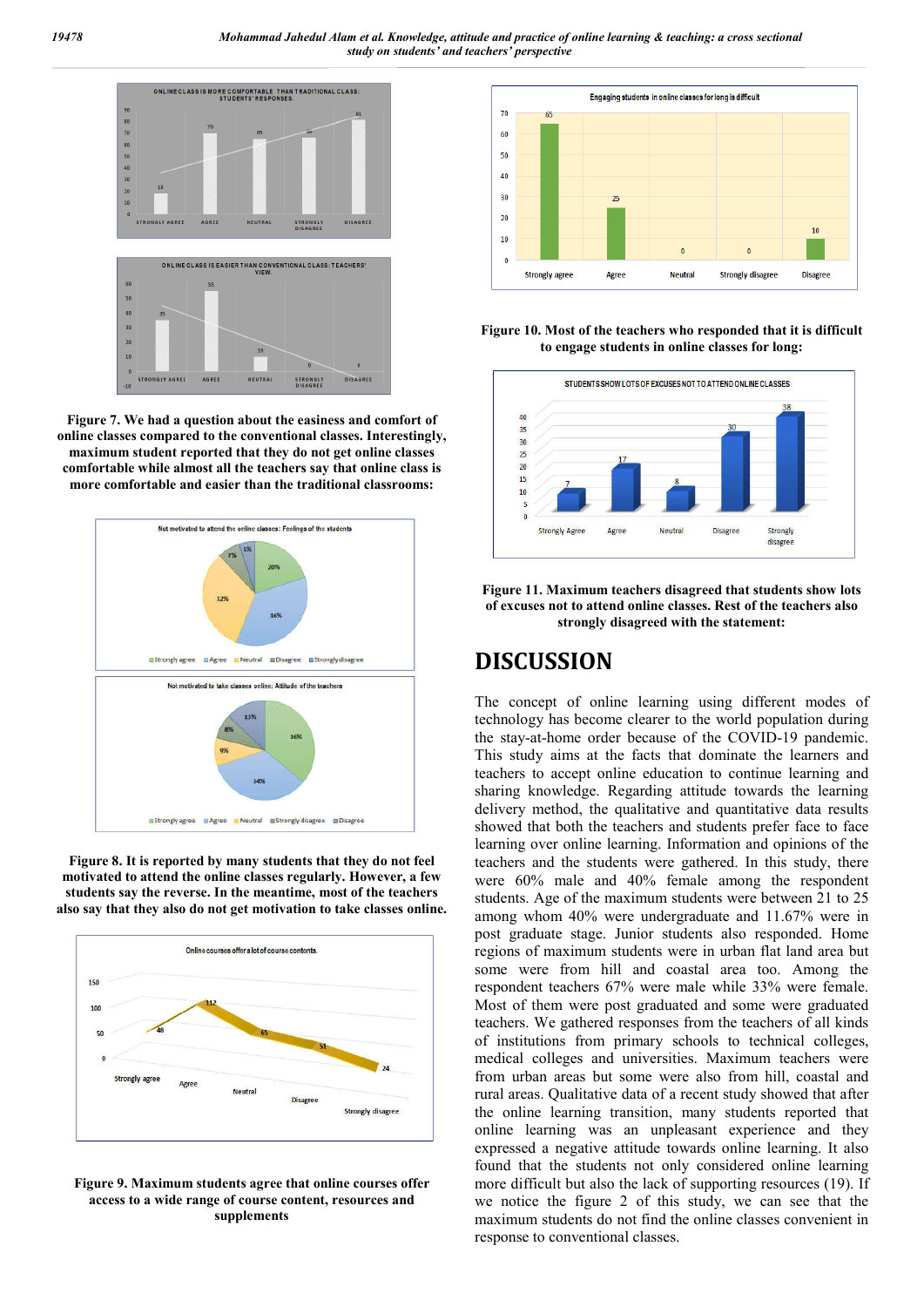However, many teachers think that online teaching is more convenient as they can conduct their classes from home. The teachers and the students usually use zoom, you tube, google classroom, what's app etc. for distance learning. Adopting online learning environment is a technical issue as because many students cannot afford high speed internet connection or smart devices (21). Almost all the respondent students and teachers reported that they frequently face the interruption of network while attending the online classes. Besides, maximum students agreed that interaction is far less in the online classes than conventional classes. Many teachers said that they got their students relatively less motivated to attend the classes online. As the outbreak of COVID-19 and closure of the educational institutions was a sudden incident and obviously not preplanned, neither the teachers nor the students were prepared and trained enough to attend fruitful online classes. Thus, a common problem of both the teachers and the students that they lack of advanced computer skills and so it is difficult to them to use some advanced tools in online teaching-learning effectively. So, ensuring a proper environment is not only a technical issue but also a pedagogical and instructional challenge (20). It is important to train students in new technologies before they are used. Many students responded that they were offered a lot of course contents, learning supplements etc. while some were in the opposition as they could not go the library, did not get reference book and could not share their hand notes. Most of the teachers opined that it was very tough to engage their students in the online classes because they(students) showed a lot of excuses not to join classes online. Previous study also showed that students do not pay attention to the research class (22). The main factors behind the irregularity problem of the students are unstable internet connection and electricity (23). We found that proper assessment of the learning is not easy in case of online classes as students have many excuses not to attend spontaneously. This finding is supported by other researchers too (24). It mentioned that formative and summative assessments are major challenges of online classes.

In spite of having a lot of challenges, the shift from face-toface lectures to online classes is the only solution to continue the learning process in pandemic period. Indeed, academic institutions would not be able to transform all of their college curricula into online resource overnight (12). Nothing but innovative solutions by the instates can only help to deal with this pandemic (25). On the contrary, researchers concluded that online learning is feasible, cheap and must be part of the postgraduate training (26). We found that many students do not get motivated to join online classes because they not only have many limitations but also, they do not get interest due to less interaction, teachers also admitted that their students are having lack of interest. Enhancing interactivity, use of practice exercise, repetition of study material, and providing feedback are suggested to improve learning outcomes (27). To achieve academic success, students need to be guided in developing self-regulated learning strategies that include time management, metacognition, critical thinking, and effort regulation (28).

### **Conclusion & Recommendations**

Many respondent students expressed their feelings about online education that it is less comfortable to them as they are not experiencing actual learning. Students also from other studies were concerned that they were not learning essential

skills or getting ample patient exposure, a sentiment that is echoed around the globe (29,30). Based on the findings of this study and other studies, online learning can be a helpful way to gather more knowledge but cannot be the only way of learning as a big portion of the population cannot ensure uninterrupted network. However, students and teachers should promote a positive attitude towards a temporary situation to minimize the loss created from the prolonged closure of the educational institutions.

#### **Acknowledgement**

We are very happy and grateful to our honorable teacher "Md Jahedul Islam" sir for his cooperation and direction to complete the research work as well as to write the manuscript. The respondent's cooperation's are also unavoidable to acknowledge.

## **REFERENCES**

- 1 1. Islam, M. S., *et al*. 2020. "Online classes for university students in Bangladesh during the Covid-19 pandemic-Is it feasible." *The Business Standard*.
- 2. Li, Cathy, and Farah Lalani. 2020. "The COVID-19 pandemic has changed education forever. This is how." *World economic forum*. Vol. 29.
- 3. Mulyanti, B., Purnama, W., &Pawinanto, R. E. 2020. Distance learning in vocational high schools during the covid-19 pandemic in West Java province, Indonesia. *Indonesian Journal of Science and Technology*, *5*(2).
- 4. UNESCO, 2020. 290 million students out of school due to COVID-19: UNESCO releases first global numbers and mobilizes response. Available at: https://en.unesco.org/news/290-million-students-outschool-due-covid-19-unesco-eleases-first-global-numbersand-mobilizes
- 5. Limaye, R.J., Sauer, M., Ali, J., Bernstein, J., Wahl, B., Barnhill, A., Labrique, A., 2020. Building trust while influencing online COVID-19 content in the social media world. Lancet Digital Health 2, 1–2.
- 6. Pettyjohn, T., & LaFrance, J. (2014). Online credit recovery: benefits and challenges. *Education Leadership Review of Doctoral Research*, *1*(1), 204–219.
- 7. Joosten, T., &Cusatis, R. (2020). Online learning readiness. *American Journal of Distance Education, 1,* 1-14. https://doi.org/10.1080/08923647.2020.1726167
- 8. Hung, M. L., Chou, C., Chen, C. H., & Own, Z. Y. (2010). Learner readiness for online learning:Scale development and student perceptions. *Computers & Education, 55*(3), 1080-1090.doi:10.1016/j.compedu.2010.05.004
- 9. Yeh, Y.-C., Kwok, O.-M., Chien, H.-Y., Sweany, N. W., Baek, E., & McIntosh, W. A. (2019).
- How college students' achievement goal orientations predict their expected online learning outcome: The mediation roles of self-regulated learning strategies and supportive online learning behaviours. *Online Learning, 23*(4), 23–41. https:/doi:10.24059/olj.v23i4.2076
- 10. Allen, I. E., & Seaman, J. (2015). *Grade Level: Tracking Online Education in the United States*. Babson Survey Research Group. Babson College, 231 Forest Street, Babson Park, MA 02457.
- 11. Rahman, M., Mustashin-Ul-Aziz, Ahmed, S.O., 2020. COVID-19 Boosts Digitization of Higher Education in